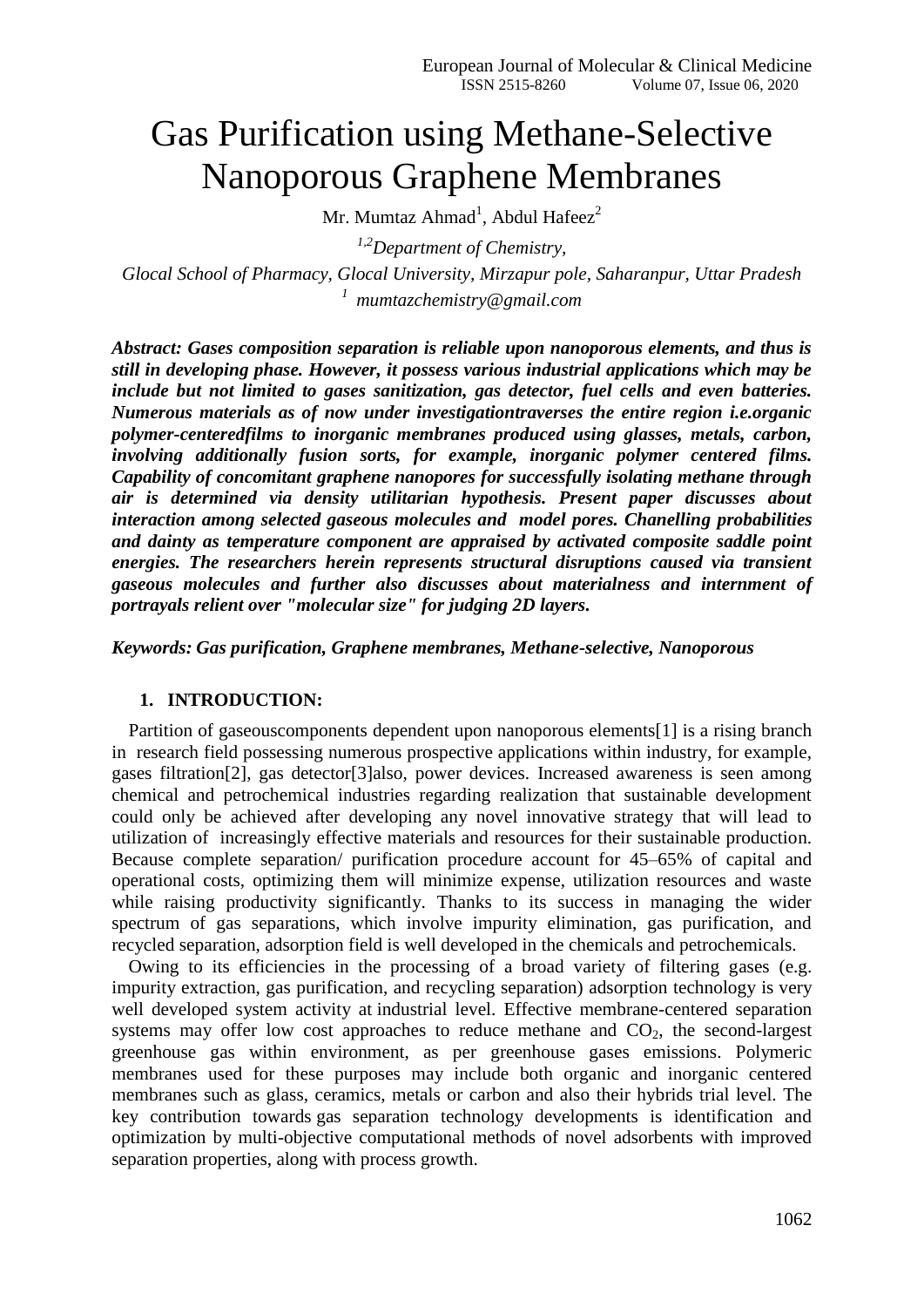Present paper discusses about legitimacy of normal "molecular aspect concept" and also shown step backwards and gander within topical context of sub-two dimensional layers. In realistic density analysis specifications of CH<sub>4</sub> test against complex distances between molecules over  $N_2$ ,  $CO_2$ ,  $O_2$  and  $H_2$  along with graphene pores were selected.

## 2. **PROPOSED APPROACH**

The computational methodology depends over quantum hypothetical management tomagnitude-diminished molecular framework comprising of fixed modelapertures interfacing with linear gasesparticles. Apertures are acquired through removing dual rings of an ideal graphene layer, trailed via aperture edgewith H or by substituting unsaturated C molecules with Nitrogen. Dual model apertures specifically noteworthy are illustrated (Fig. 1), comprising 15 rings within immediate zone of dual-ring opening. Aperture A is acquired via complete H-passings of edge, whereas aperture B is constituted with two  $N_2$ molecules: two C molecules over similar phase are supplanted via nitrogen, that somewhat expands aperturemagnitude.

In present work, response obstruction statures are gauged for engendering of gases particles via aperture A and B, computing overall vitalities of principal request lumber focuses for frameworks comprising of limited aperture in addition tochose gaseousmolecule. Because of immense framework usage of abdominal muscle initio "post-Hartree–Fock electron" connection is excessively requesting within PC time. Herein, utilization of"Density Functional Theory" (DFT) [4]along with exact scattering amendment is done. The B97D practical of Grimme23 and "cc-pVTZ" premise set was utilized for each molecules, that performs better by and large, approx..premise set comprises about 2200 premise capacities.



Figure 1: Dual finite aperture facsimiles are utilized for stimulating permeation of particular gases molecules via various modes of nanoporous graphene films.

The chosen practical depends on the force arrangement ansatz of Becke and represents longe-go scattering by revising the aggregate vitality with commitments from damped molecule pairwise cooperation possibilities. Its intended for portraying non-covalently combined frameworks and thus effectively applicable over few benzenes[5]buildings (for example benzene– $H_2$ , benzene– $CH_4$ ) and even bigger fragrant edifices, for example,  $(anthracene)_2$ that developesit sensible possibility for investigations related to permeable graphene[6]. Every computations was finished with"Gaussian 2009"sequencer bundle.

Pore A is sufficiently enormous (3.725 A<sup>°</sup>) for H<sub>2</sub> however unreasonably little for N<sub>2</sub> to go through, yielding an ideal film for detaching nitrogen from H gases at room temperature. Du et al. likewise tried bigger apertures acquired by segment evacuation of other C iotas. Strikingly, it resulted in expanding pervasion proportions  $N_2/H_2 > 1$  for somewhat bigger pores. This unexpected function is explained by basically increasingly rooted N molecules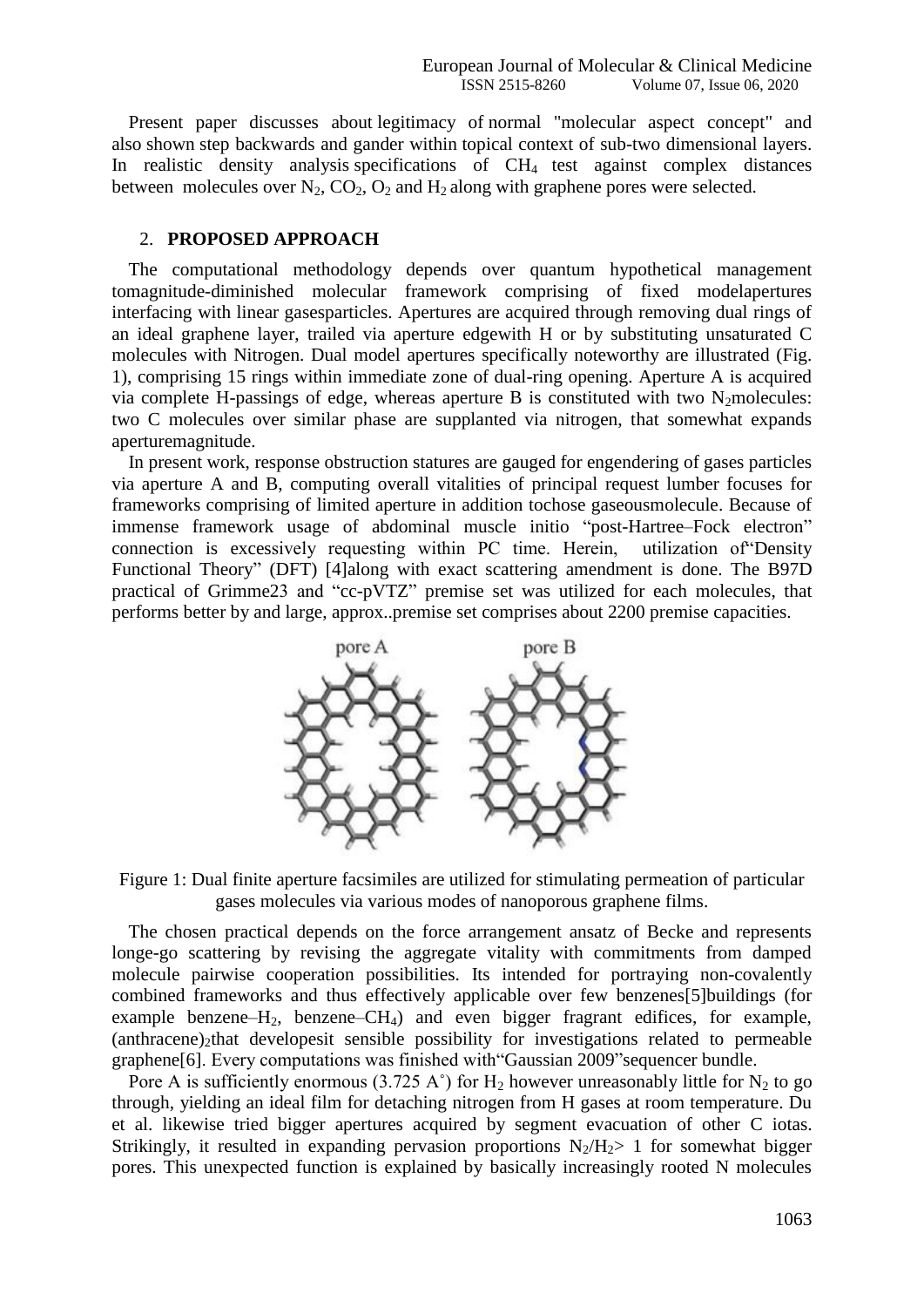adsorption within graphene layer, that makes  $N_2$  enhancement more likely due to closeness with a greater amount of nitrogen atoms next to surface.

Such discovery reveals that contact among gaseous molecules and substrate takes urgent measures for adequate saturation process including for graphene – viewed as perfect 2 dimensional and deeply idle particle shifter.Be that as it may, to the insight, the writing doesn't offer solid responses to the accompanying inquiries: does the nearness of a gas molecule affect the pore geometry? If truly, do pore changes, for example, edge dotations take into account a wellalteration of gases porousness past the old idea of dynamic measurements and inflexible aperture sizes? For answeringsuch queries, investigation was stretched outtowards graphene aperture B,dual-ring gap that is halfway combined with N. Primary bit of leeway of N attributation– a tentatively testing mission –thus it takes into account even adjustingof aperture widths towards an ideal range. As of late, the researcher proposedpore B for a productive division of 3He from 4He at extremely lower temperatures ranging between10–20 K. Such pore may also be fair to separate  $CH_4$  from N at room temperature,[7] because it's feasible size distribution and is closer to rotor range over comparable compounds.

Authors have demonstrated that in any event where participation of helium molecules take place, nearness of  $N_2$  over edge possess no different impacts other than amplifying successful aperture distance across. In any case, changes of bigger and less inactive gas molecules [8]may include huge collaborations among gasesmolecules and aperture, in any event, prompting noteworthy pore distortions. Thus five gases were picked quite compelling, in particular CH<sub>4</sub>, N<sub>2</sub>, O<sub>2</sub>, CO<sub>2</sub> and H<sub>2</sub>, for an examination of their penetrability as an element of hindrance tallness, in light of the DFT estimation of response hindrance statures. It was noted that, to seeing, none of the past distributed investigations of molecular spread through nanoporous graphene sheets represents structure relaxation impacts. Demonstration for the engendering of helium is also done[9]wherein impacts can without a doubt be securely disregarded, as the relaxation is under 6 cm.

As will be appeared in the following segment, this rough improvement doesn't grip for bigger particles, and layers disfigurements must be engaged into consideration. It was understood how larger structural distortions intermingle within concept of a discrete model aperture, as soothing effect of each aperture was evidently dampened. While, if one expects a significant effect, damping effects must be less notable in permeable graphene sheet like that of the polyphenyleneare arrange which is basically a work lattice of pores with no outstanding locales of great graphene. In order to achieve a breaking point from effect of membranes power over obstacle statures, gas development is also recreated by totally uncompromising apertures in which opening organization is strengthened in harmonical form. Remaining articles refers to buildings like "unrelaxed," in which those built by changes consisting of gases are typically "unrelaxed."

#### 3. **EXPERIMENTAL RESULTS**

At pore A:

Primarily, pore structure remained fully solidified, allowing gases molecule to be repositioned within pore (Fig. 2a & b). Obstacle statures of group members are extracted through simple resources of associated door or (confined) gases molecules through vitality of state of development. Similar to its shape, such molecules are bounded by unrelaxed aperture A. CH<sub>4</sub> limit is almost twice as large as  $N_2$  limit. Such finding essentially confirms the use of aperture A for the sequestration of  $CH<sub>4</sub>$ . In all events, still great nitrogen vitality represents colossal pressure which, due to unimportant  $N_2$  gas movement, undermines mechanical value of such pore form. Obstacle stature Eb may genuinely be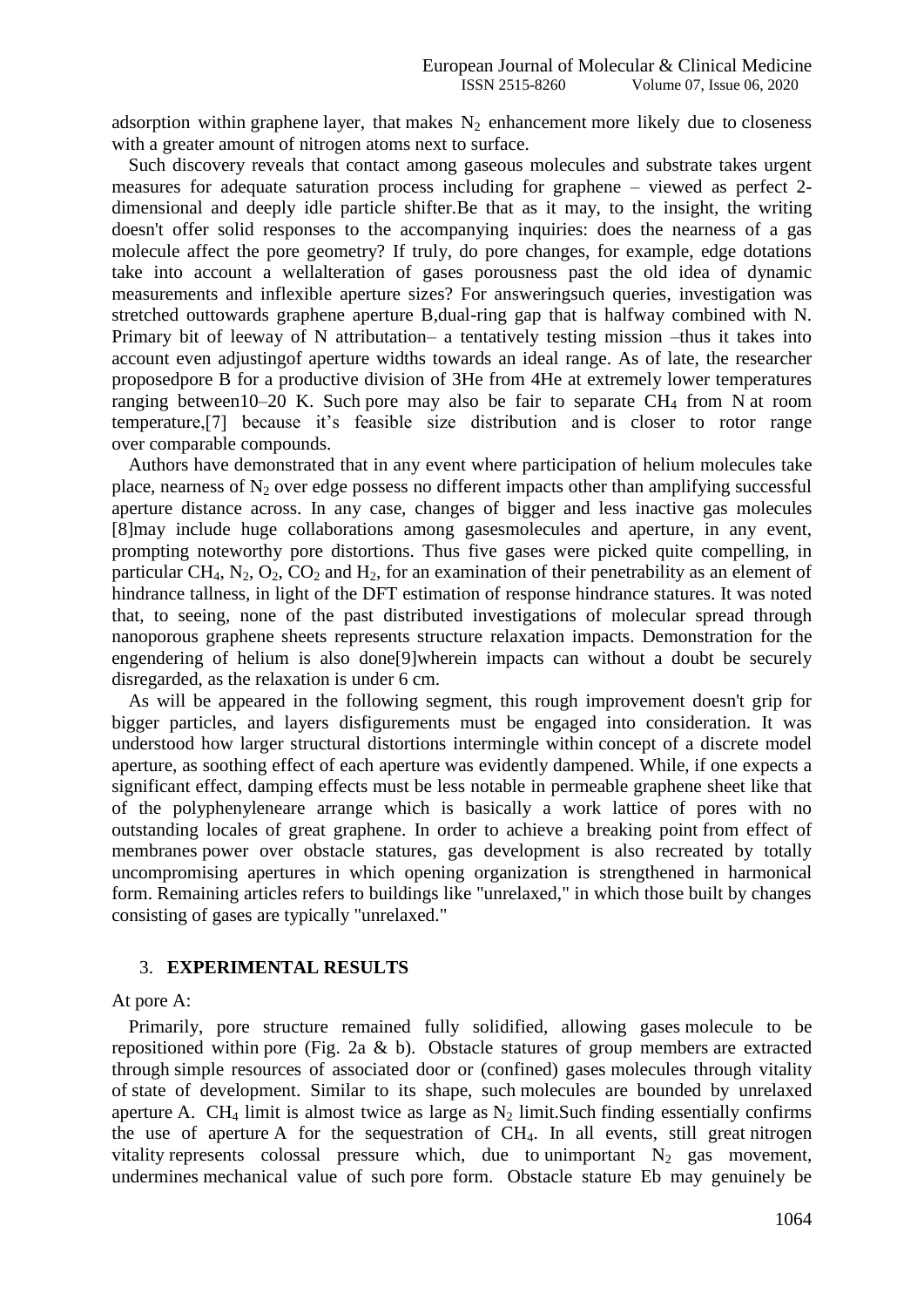defined within old styles of communication, using equation, if motor resources of gases molecules are anticipated to be supplied by Boltzmann as well quantum mecanic[10] slithering phenomena are disregarded:

$$
t_{\text{class}} = \frac{1}{2} \left( 1 - \text{erf}\left(\sqrt{\frac{E_{\text{b}}}{k_{\text{b}}T}}\right) \right)
$$



Fig 2a:Thermal measured transmission of CH4, N2, O2, CO2, H2 via pore/aperture A



Fig.2b: Transmitting ratios of CH4/X, X, wherein X refers to CH<sub>4</sub>, N<sub>2</sub>, O<sub>2</sub>, CO<sub>2</sub>, and H<sub>2</sub>.

Fortunately, situation increases probability that aperture A during movement of gases molecules can completely relax. It is very easy to remember that pores relaxation decreases barrier statures by approximately 55 percent. The effect of structural relaxation seems to be important in  $CO<sub>2</sub>$  and  $O<sub>2</sub>$ , wherein limit drops by almost five. Relaxation affects probability of shift and raises the risk of nitrogen by up to 105 when  $CH_4 / N_2$  is really sensitively higher (100 at limit of 250 K).

At pore B:

In following step, influence of aperture edge attribution with N atoms was re-harnessed with aperture B. Having a look over unrelaxed resources one notices that small gases molecules seem to form poorly bound states within pore, while only  $CH_4$  and  $N_2$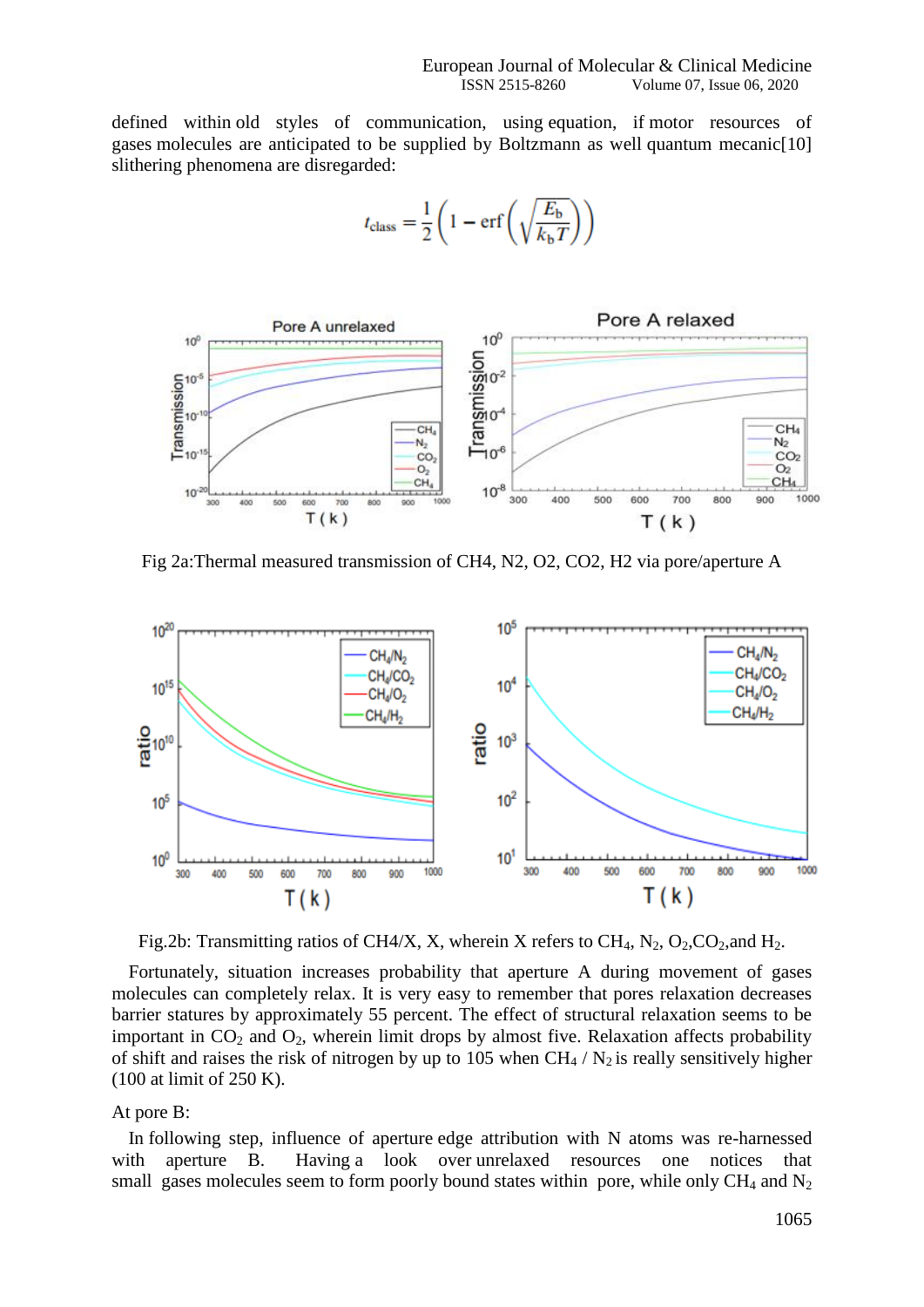molecules sense a limit, despite all indications that saddle emphasizes over their developmental state.

The subjective contrast among aperture A and aperture B is very progressively articulated on the off chance that permit complete relaxation of aperture anatomy during advancement. Presently just the change condition of methane stays primary request saddle point, wherein every single various gasesmolecules appear for shaping feebly bound phases inside aperture B. In fact, this proves to be immense plausible circumstance one may acquire: layer that provides complete penetration to every single recorded gas yet methane. Assuming, genuine aperture distortion is nearer towards delicate as compared to unbending prototype expectation, such layer may be utilized for successful, minimal effort methane gathering also in room temperature, with compelling applications in oil business or over other hand domesticated animals cultivating.

Strangely, the halfway substitution of such C–H bunches by  $N_2$  molecules possess biggest impact over association  $CO_2$  vivacity. The nearness of dual nitrogen iotas converts boundary into base withprofundity of around 6 kcal mol. It represents  $O - C$ -O rim from 175.51 and carbon molecules heading towards N-doping pore surface. It represents slightly arching CO<sub>2</sub> molecules. Vogiatzis et al. has broken up unbelievably detail interactions among organic heterocycles and  $CO<sub>2</sub>$ . Such coalitions have been delegating combination of dipole / dipolequadrupole and hydrogen retaining for pyridine and also  $CO<sub>2</sub>$  that comes closest to aperture B model circumstances (Fig.3a & b). Corrosive centred Lewis point is clearly depended over electrostatics co-operation. Thus, charge separations mainly repercurates within twisted  $CO<sub>2</sub>$ , wherein electron-lacking C molecules undergoes Lewis corrosive in both  $N_2$  molecules that are further added on next side of aperture B.

The qualities of coupling vitality and O–C–O point aberration from initial position are somewhat bigger than such anticipated for solitary pyridine compounds in addition to  $CO<sub>2</sub>$ (3.41, 4.56 kcal mol<sup>-1</sup>). N-comprising heterocyclic sweet-smelling compounds are especially fascinating as connector materials for "zeolitic imidazole systems" (ZIFs), sort of metals– organic system along with zeolitic configuration. Union of polar aperture dividers are exceptionally important for  $CO<sub>2</sub>$  seizure and its ever-lasting segregation from environment. "ZIF-20", a zeolitic A MOF topology along with purinated connectors, is recommended for adsorption-centered detachment of  $CH_4$  from  $CO_2$ , with take-up proportion of 5:1.



Fig. 3a: Thermal measured transmission of CH4, N2, O2, CO2, H2 via pore/aperture B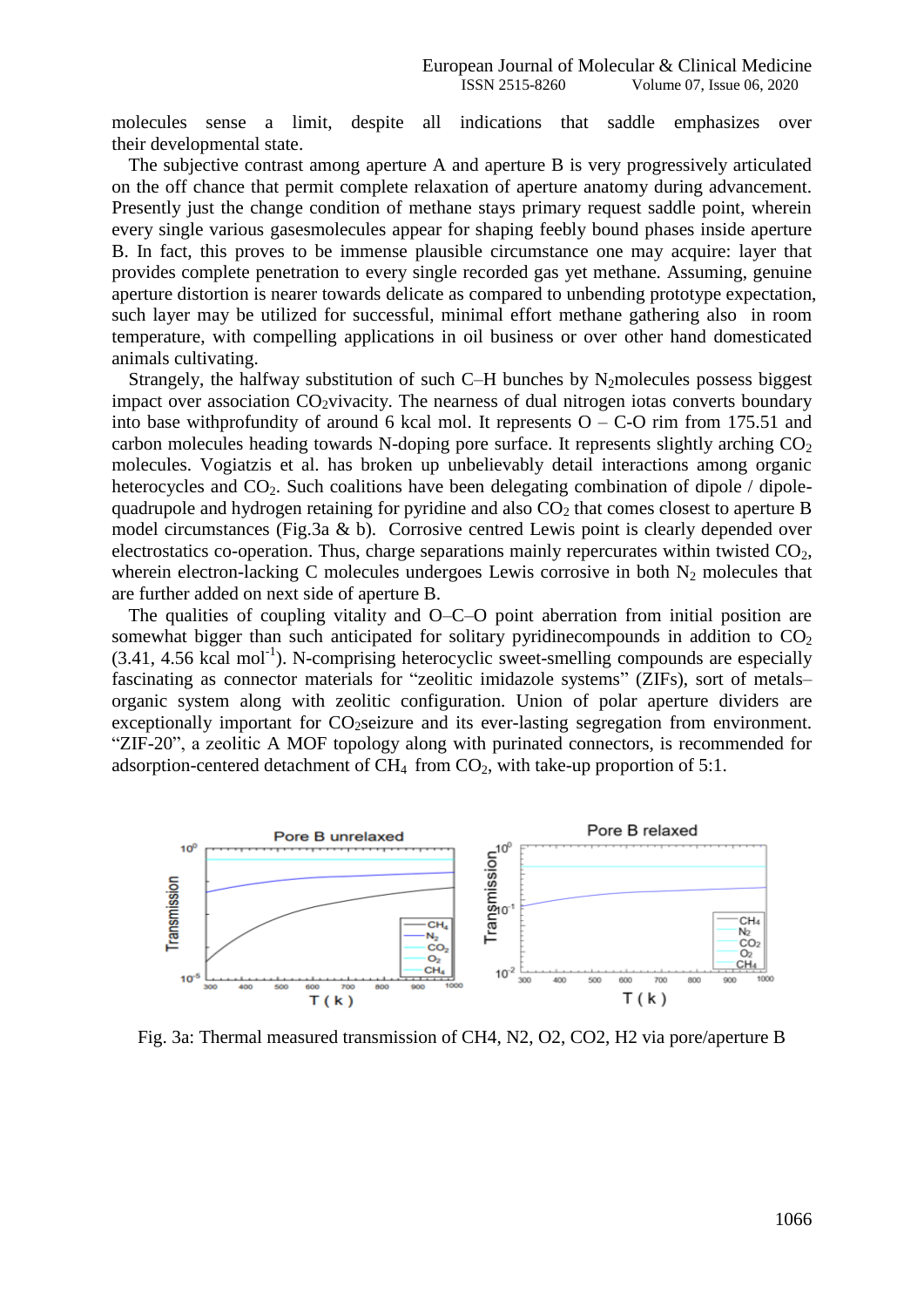

Fig.3b: Transmitting ratios of CH4/X, X, wherein X refers to CH<sub>4</sub>, N<sub>2</sub>, O<sub>2</sub>, CO<sub>2</sub>, and H<sub>2</sub>.

#### 4. **CONCLUSION**

Segregation of  $CH_4$  and  $N_2$  combinations is very difficult in terms of sub-atomic size. This is mainly due to differentiating kinematics sizes across gases molecules. DFT analysis of transitory configurations for two finite graphene aperture prototype and selection of gases molecules, response baricaded energies were glanced for  $CH_4$ ,  $N_2$ ,  $CO_2$  and  $H_2$ . The findings are further utilized to test penetration levels, which seem to be realistic rivals for delivery of CH<sup>4</sup> from various gases like nitrogen. Also, it was found that structural relaxation influences can fully minimize obstacle statures and must be taken into account for enhanced gas permeability.

Two separate methodologies, wherein aperture relaxation is allowed or not offer fewer and more cutoff limits for authentic disability of measurable nanoporous graphical sheets. Two types of graphene apertures were assumed to be ideal for methane isolation at ambient temperature. Position of type A is favourable for easier development and  $CH_4 / N_2$  specificity of approximately 100, but only at cost of moderate penetration. For aperture B, a dual-ring gap mainly doped with nitrogen, the frequency is quite better (no limit for  $N_2$ ), but at a decreased specificity of 4 for  $CH_4 / N_2$ .

# **REFERENCES**

- [1] W. Yuan, J. Chen, and G. Shi, "Nanoporous graphene materials," Materials Today. 2014, doi: 10.1016/j.mattod.2014.01.021.
- [2] K. Sutherland, Filters and Filtration Handbook, Fifth Edition. 2008.
- [3] W. Yuan and G. Shi, "Graphene-based gas sensors," J. Mater. Chem. A, 2013, doi: 10.1039/c3ta11774j.
- [4] S. Grimme, S. Ehrlich, and L. Goerigk, "Effect of the damping function in dispersion corrected density functional theory," J. Comput. Chem., 2011, doi: 10.1002/jcc.21759.
- [5] C. Barton, "Benzene," in Encyclopedia of Toxicology: Third Edition, 2014.
- [6] L. Tsetseris and S. T. Pantelides, "Graphene: An impermeable or selectively permeable membrane for atomic species?," Carbon N. Y., 2014, doi: 10.1016/j.carbon.2013.09.055.
- [7] R. W. Howarth, R. Santoro, and A. Ingraffea, "Methane and the greenhouse-gas footprint of natural gas from shale formations," Climatic Change. 2011, doi: 10.1007/s10584-011- 0061-5.
- [8] F. Schedin et al., "Detection of individual gas molecules adsorbed on graphene," Nat. Mater., 2007, doi: 10.1038/nmat1967.
- [9] M. L. Hultin, "Helium," in Encyclopedia of Toxicology: Third Edition, 2014.